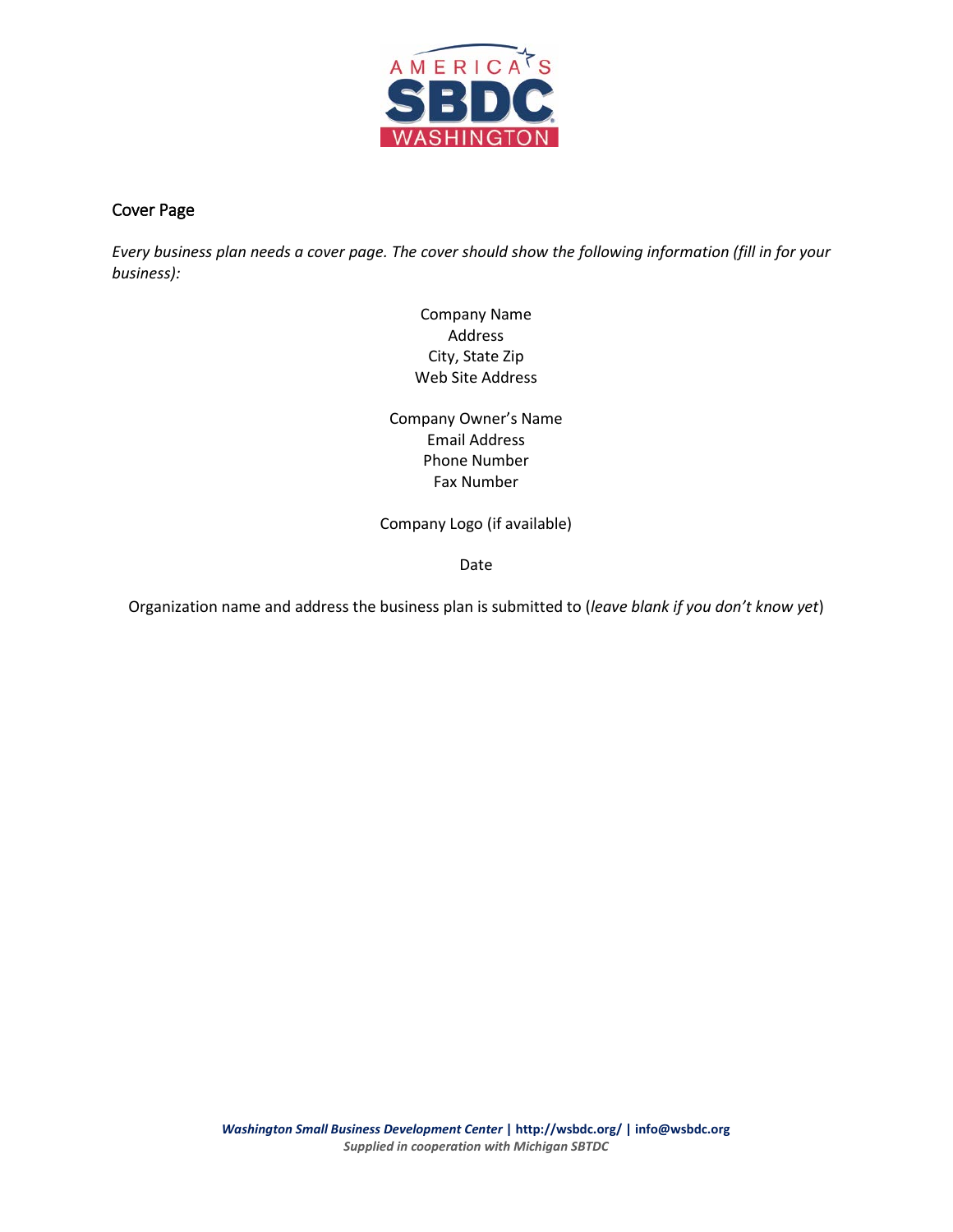#### Table of Contents: Page Number

*Come back to this section and fill in the page numbers when the business plan is complete.* 

Executive Summary xx Company Introduction xx Industry Analysis xx Customers xx Market Analysis xx Competition xx Marketing / Sales xx Human Resources Plan xx Operations xx Research & Development Plan xx Financials xx Supporting Documents xx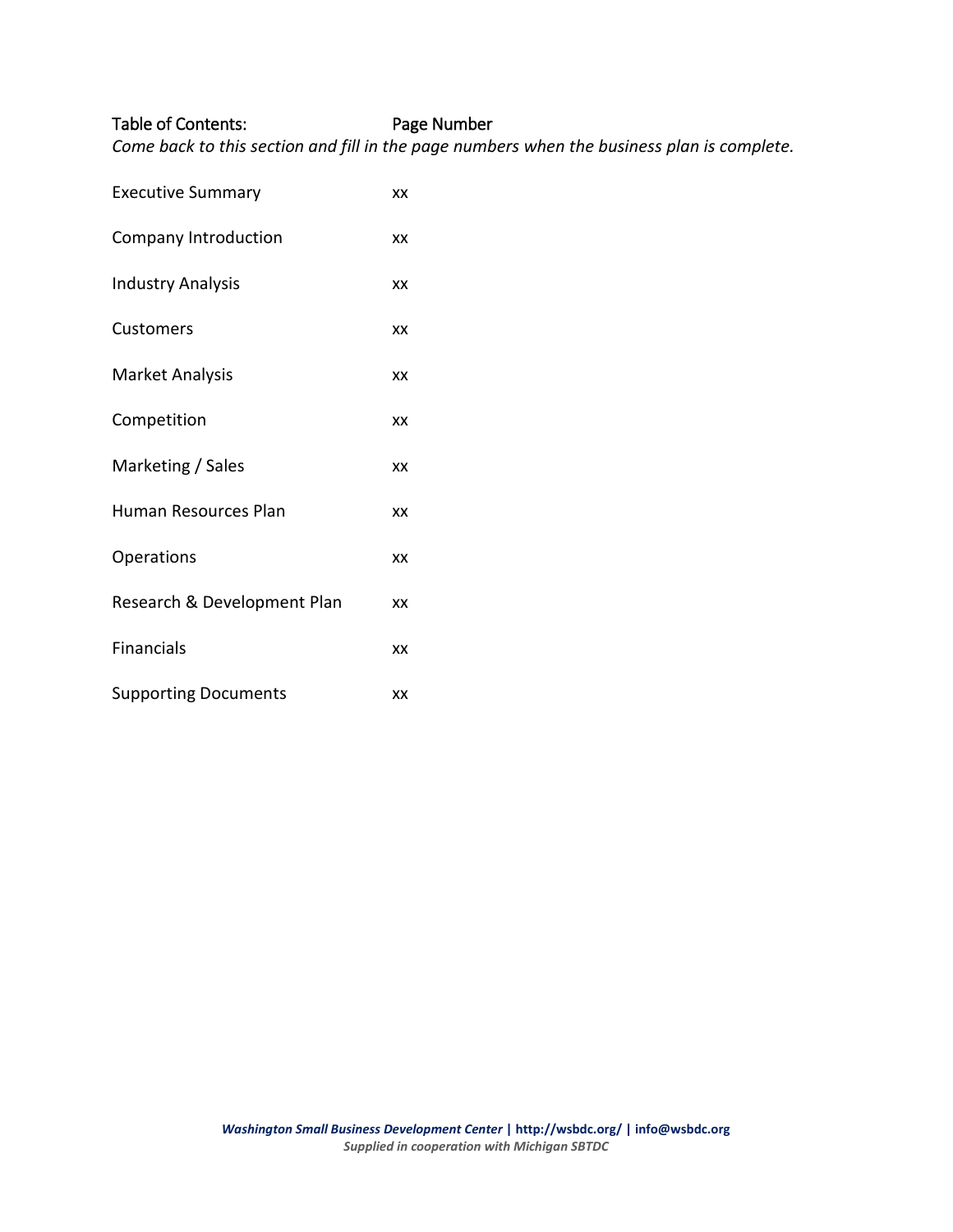## Executive Summary

The Executive Summary section provides an overview of the Business plan, highlighting the primary ideas from each of the business plan components:

- Company Introduction.
- Industry Analysis.
- Customers.
- Market Analysis.
- Competition.
- Marketing/Sales Plan.
- Human Resources Plan.
- Operations.
- Research and Development Plan (if appropriate).
- Financials.

Also, include in this section the purpose for writing the plan. Even though this section comes first in the business plan, it is usually written after all of the other sections have been completed, as a one or two page summary of the highlights.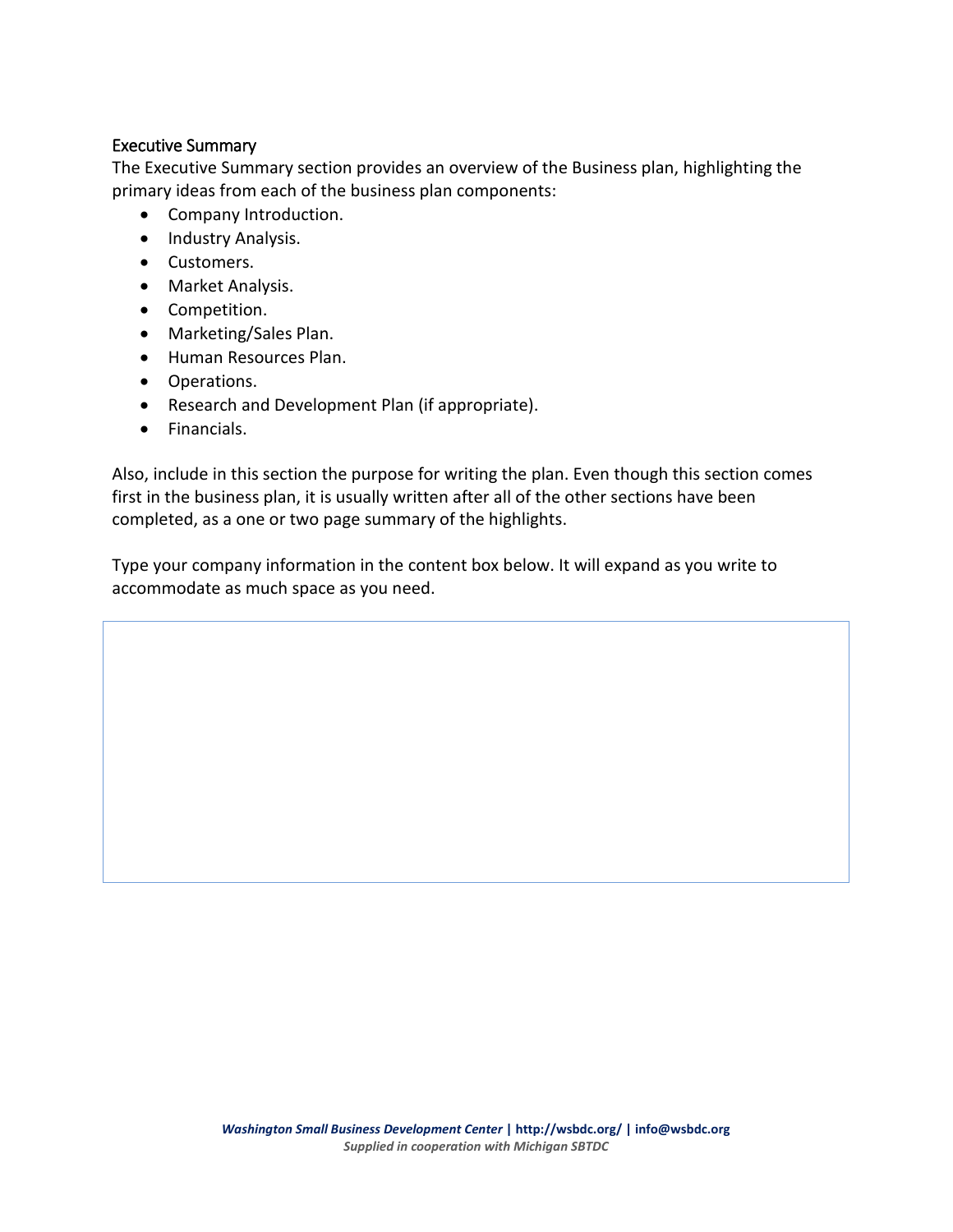## Company Introduction

Introduce and describe your company. How was your company formed? How long has your company been in operation? What is the current legal structure? Does your company hold any patents?

You may want to highlight the following elements within this section:

- Overview of company history/capabilities.
- Product description, present state of development.
- Past customers and performance (if any).
- Intellectual property status (if applicable).
- Commercialization strategies (brief summary, if appropriate).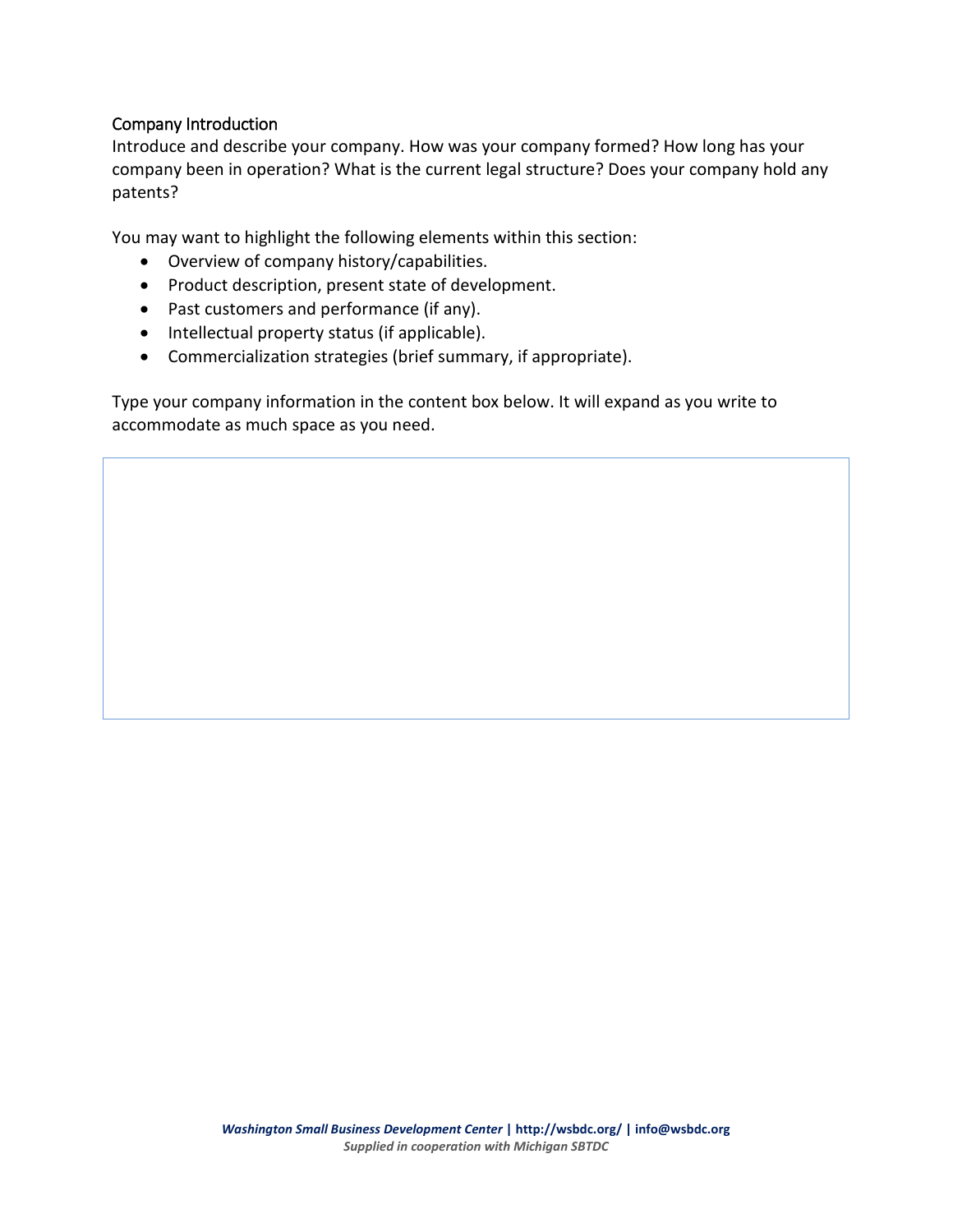# Industry Analysis

Paint a picture of what your specific industry is doing. For your company to be successful, you need to be aware of what is happening in the industry overall, so that you can position your company to take advantage of growth or unique market opportunities. Similarly, industry awareness will help ensure that your sales projections are realistic. Is the industry large enough to support another supplier? How fast is your industry growing (sales \$, number of customers, profits)? Are there specific segments growing faster than others? Which industry associations exist and prove to be useful resources? What data is provided by government sources?

You may want to highlight the following elements within this section:

- Identify trade associations that support your product/service area.
- SIC code analysis.
- Current industry status and trends.
- New products or services in the industry.
- Economic/political issues that may be of impact.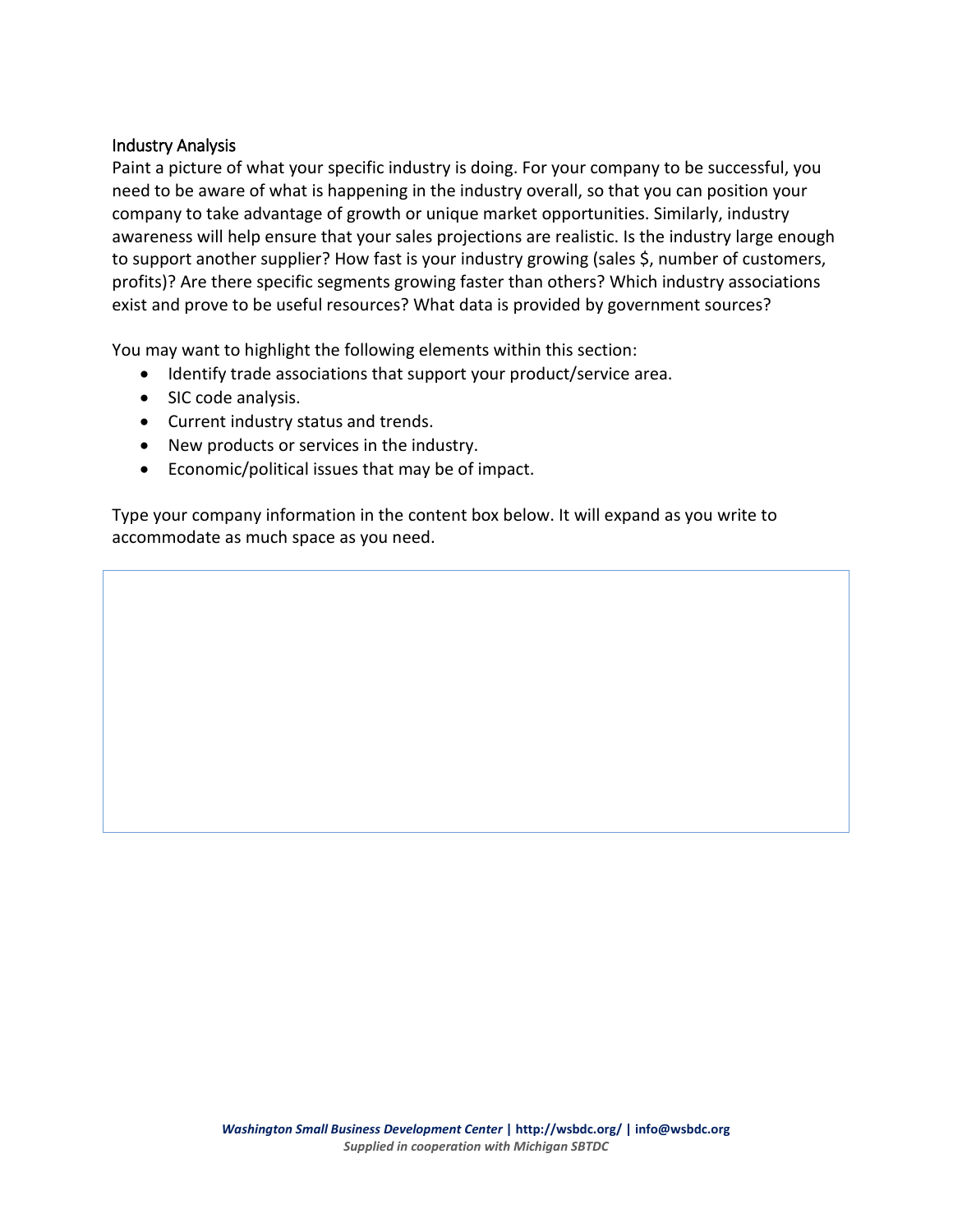#### **Customers**

It is important for a company to know exactly who they are targeting with their products/services, where the customers are located, why they are interested in the product/service, and when/how/why they will purchase the product/service. Describe your ideal customer in terms of their demographics (age, gender and income) so that your selling approach will make sense to them.

You may want to highlight the following elements within this section:

- Description of target market (who is your ideal customer?).
- Geographic area for target market (within 60 mile radius? nationwide?).
- Problem that company is solving for the market (what do they need?).
- Buying behavior (how often, how many products?).
- Decision making process (how much lead time, is it a group decision?).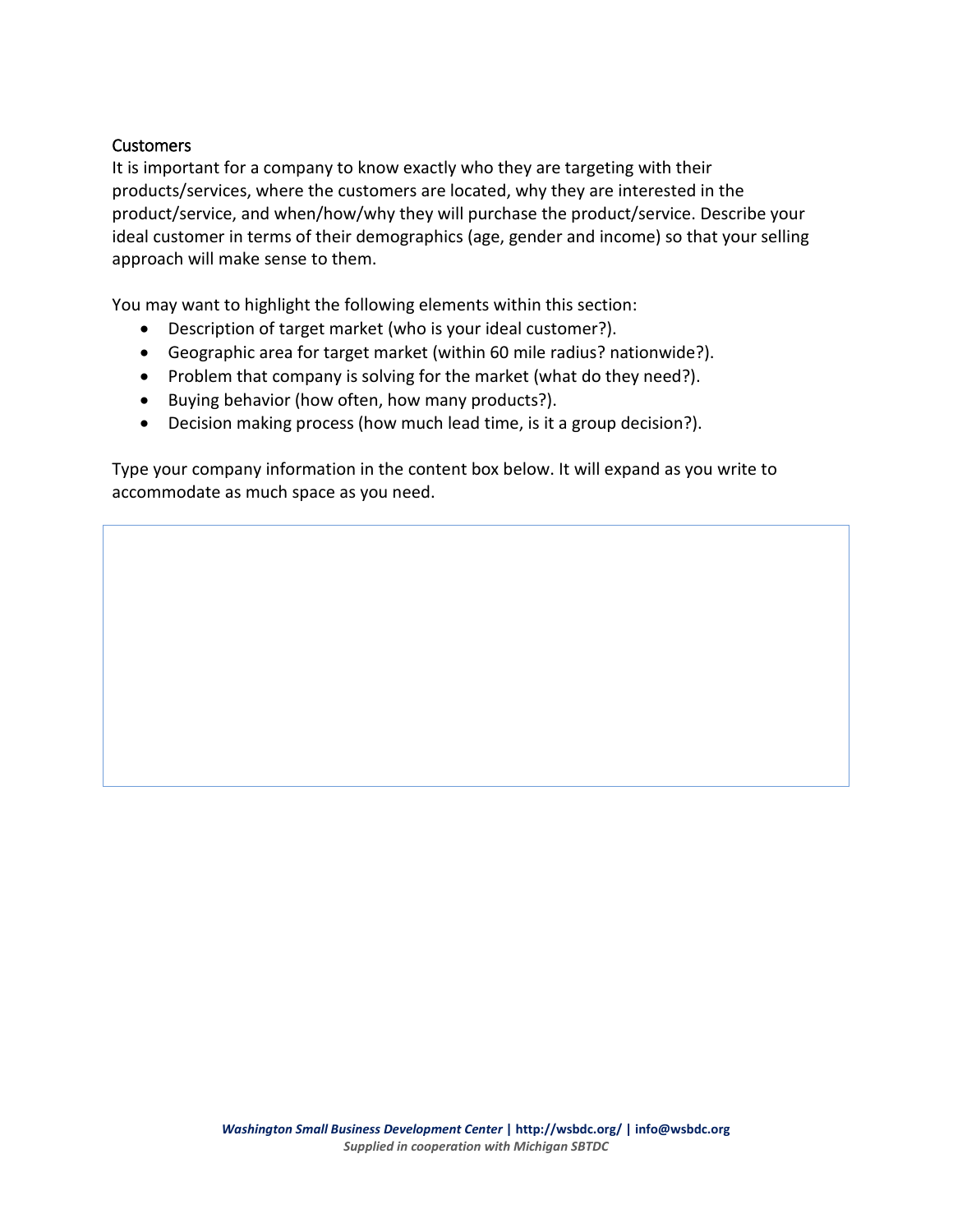#### Market Analysis

Once you have a good description of who your customers are, group them into primary and secondary markets. Your primary market is the group that is likely to buy the largest quantity of your product, or that is likely to buy more of your most profitable product. Secondary market includes those customers who will buy, but probably not at the same volume level as your primary target. Next you should estimate how large your target markets are (number of potential customers, how much are they likely to spend in a given year). Then, predict how fast your target markets will grow. Be realistic. Even if every customer loves your product, they all have limits on their ability to spend.

You may want to highlight the following elements within this section:

- Define primary and secondary markets.
- Market size and trends.
- Quantify available markets.
- Predicted annual growth rate of markets.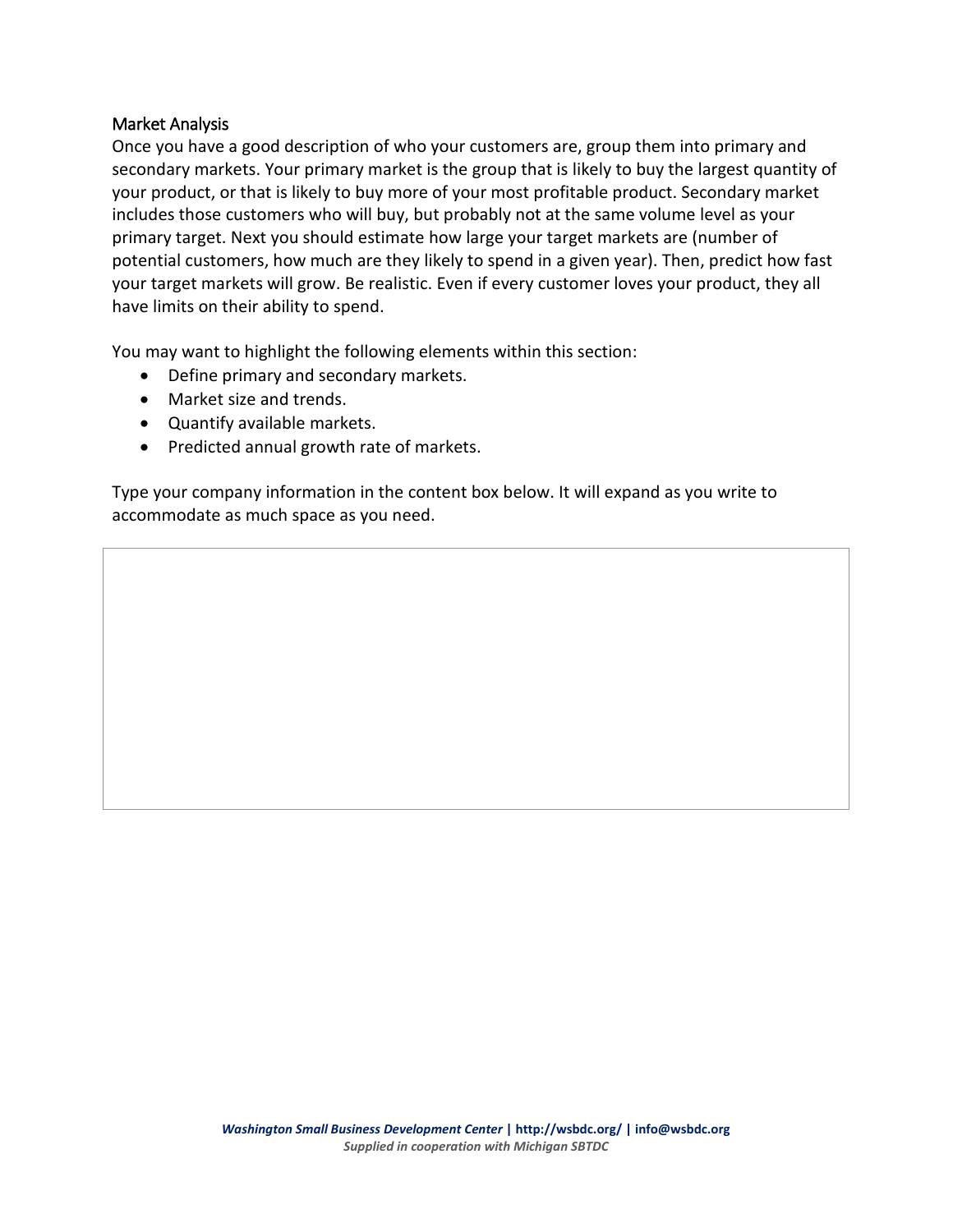# **Competition**

Who is your competition? Competitors include other suppliers who provide similar products (direct competitors) as well as those who provide a product in the same general category (indirect competitors). For example, a retail video rental store competes with other video rental companies, and also with other forms of entertainment such as movie theatres, HBO, etc.) How much of the market do your competitors hold? Who has the largest share of the market and what are their strengths and weaknesses? In which areas does your company have a competitive advantage over your competitors? Are there products or services that may threaten your company's ability to produce a profit?

You may want to highlight the following elements within this section:

- Indirect & direct competitors? Who are they?
- Market share of competitors.
- SWOT (strengths, weaknesses, opportunities, threats) analysis.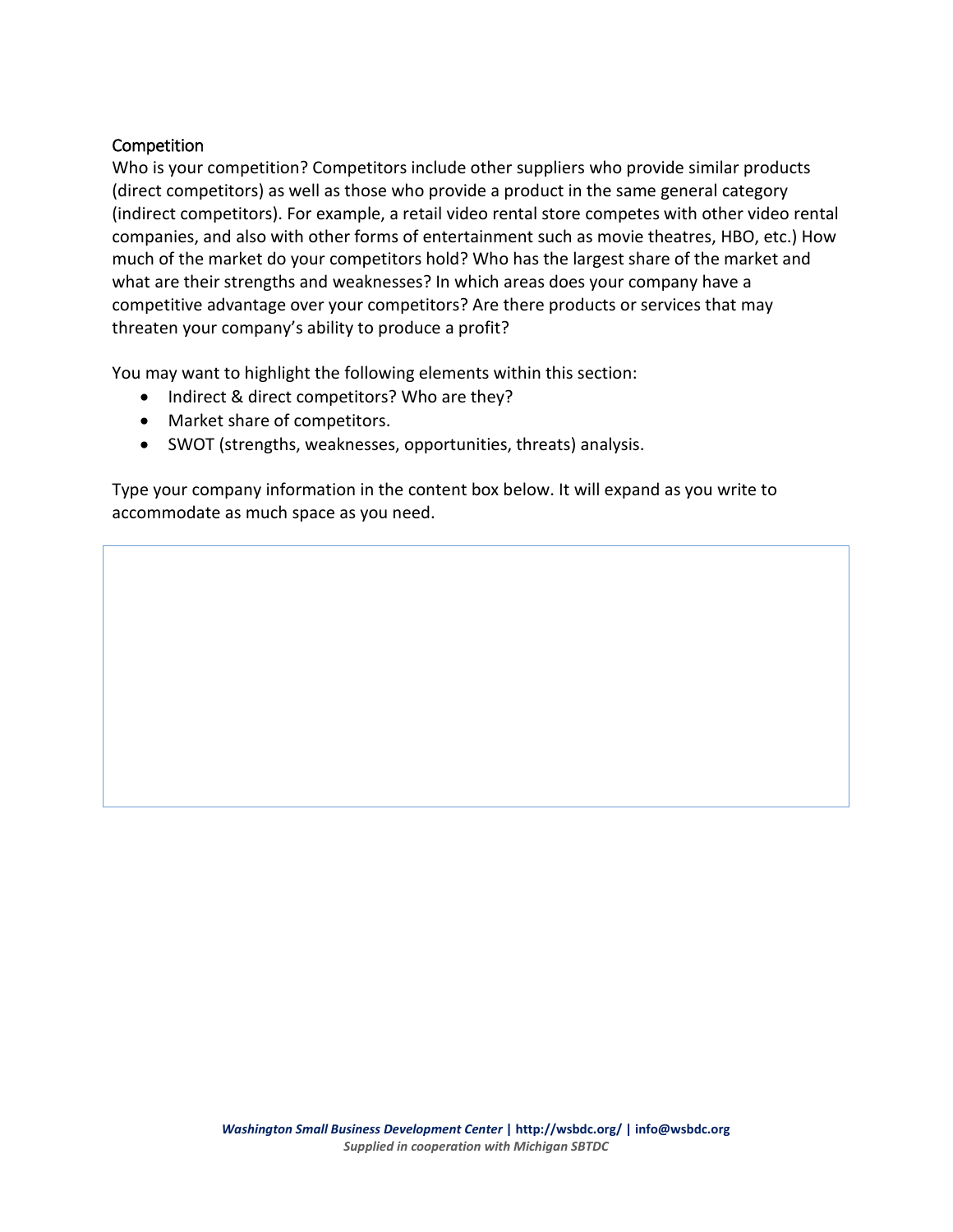# Marketing/Sales Plan

Your Marketing and Sales Plan needs to focus on the key characteristics of your target customers, their demographics and buying behavior, and their attitudes about your product. Why will a customer buy from you and not a competitor?

Set realistic sales goals that recognize the size of your industry, the size of your target market, how strong your competitors may be, and your ability to produce the product. Understanding your customers will also help you determine your sales force and distribution plans. Does your product require a direct sales approach? Will customers feel comfortable ordering online? Do customers need to see the product before purchasing? How many contacts will they need before agreeing to purchase?

Once you know your sales targets, you can plan your communications strategy around how many prospects you need to reach. Customers need to be aware of your company, and they have to want your product, have the ability to purchase it, and be satisfied with their purchase so that they will purchase again and also spread your name to others. Your advertising needs to include the media (such as print ads, radio, direct mail, billboards, events, publicity) that best reach your target market. And you will need to get the word out on a regular basis, so draft your communications plan onto a calendar, with regular communications activities throughout the year.

Often, partnering with a company that provides a complementary product can open the door to a broad base of potential customers. (For example, a Subway Shop may open next to a gas station.)

Pricing is an important part of your marketing mix. Estimate sales at various price levels. Investigate your target customers' expectations about price, in addition to what your costs are.

You may want to highlight the following elements within this section:

- Marketing and sales objectives.
- Current customer profile (if applicable).
- Potential customers feature/benefit analysis (what are customers looking for?).
- Potential teaming partners: who are they, why selected (if appropriate).
- Pricing: price points, margins and levels of profitability at various levels of sales.
- Sales plan: sales force analysis, sales expectations for sale people, distribution channels, margins for intermediaries, customer service, and warranties.
- Advertising: Year 1 detailed marketing communications plan including implementation plan, Year 2-5 general plan, marketing budget/costs, assumptions.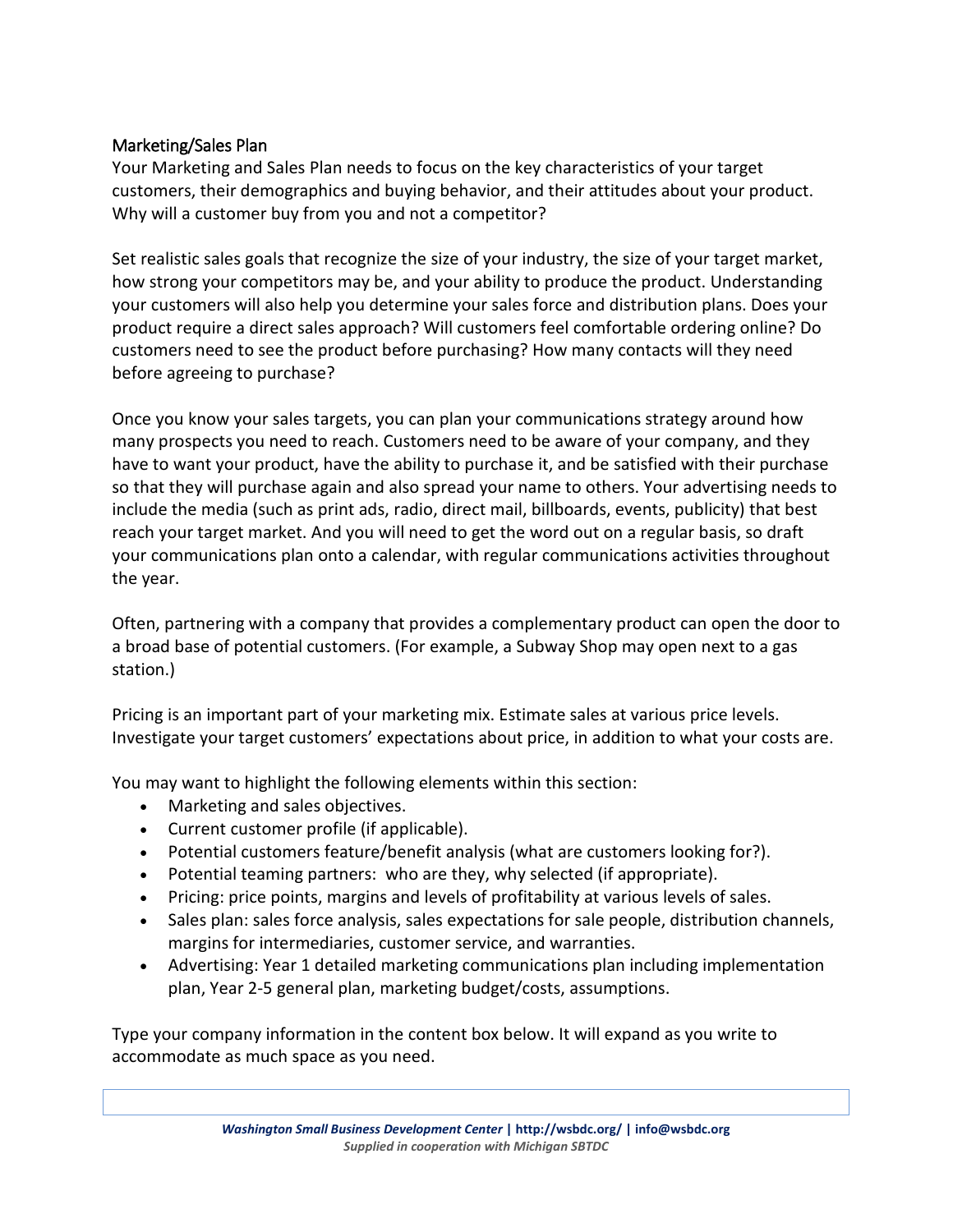#### Human Resources Plan

How will you manage your company? How many staff members will you hire and in which roles? How much money will you spend? What are your goals for staffing? Estimate the costs and benefits of full-time, part-time and contract employees. How will new employees be trained? Critical areas include Operations, Sales, and Finance, and each function needs to be defined. How will decisions be made? Where are your greatest strengths? What skill areas and team members need to be added?

You may want to highlight the following elements within this section:

- Management team.
- Staffing objectives.
- Organizational structure growth for 3-5 years.
- Key individuals to be recruited.
- Human resource budget.
- Board of Directors, Research Advisory Board (if appropriate).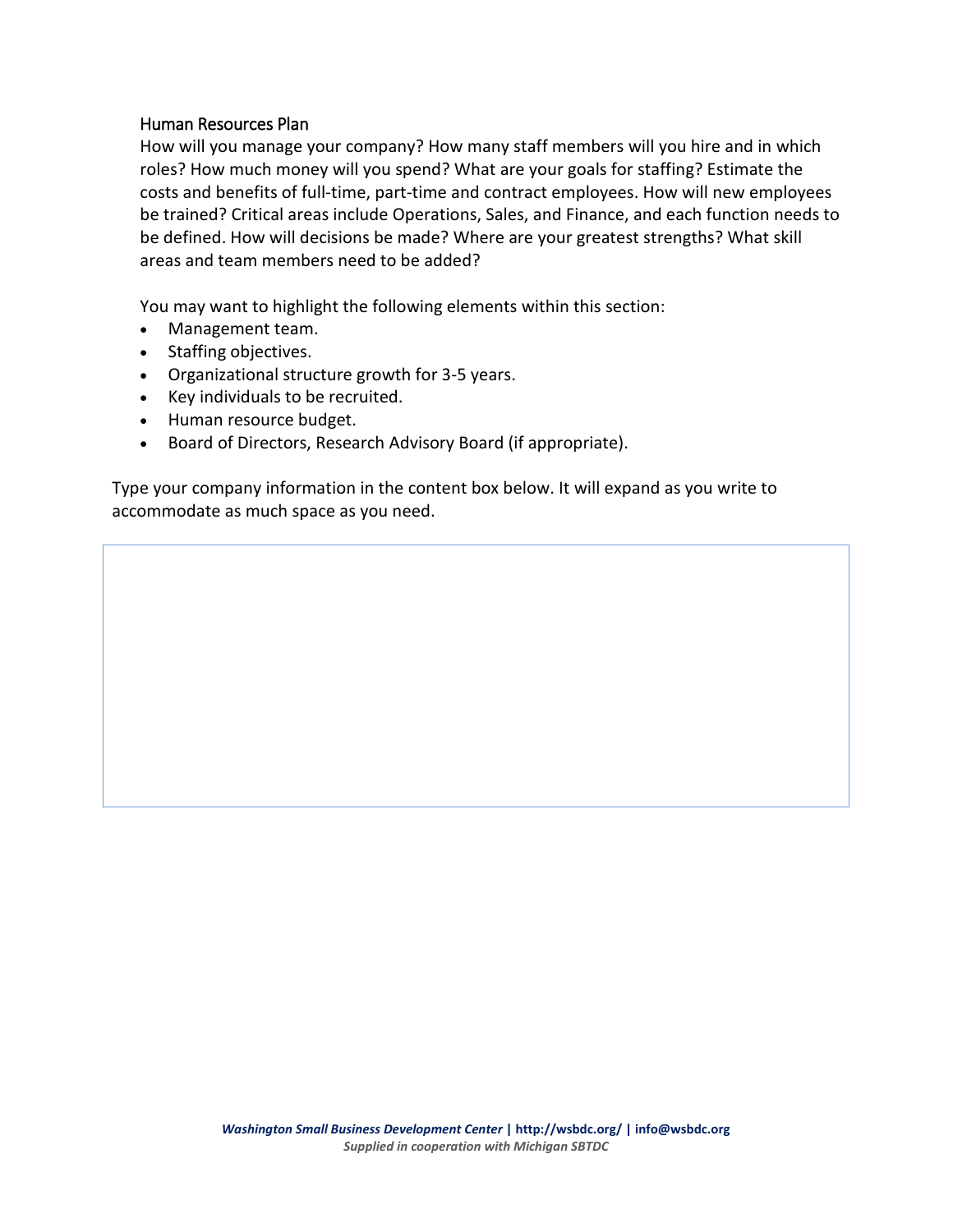# **Operations**

Who is responsible for running the day-to-day operation and how is this being implemented? Even the best and brightest entrepreneurs cannot do everything. Identify key work areas that will ensure customer satisfaction and company growth and make sure staff understands their responsibilities. This ranges from how the telephone should be answered to what is your return policy to how do we reach more customers, to what is the most cost effective level of inventory?

You may want to highlight the following elements within this section:

- Basics on how work will be processed.
- Use of subcontractors.
- Quality control.
- Market Analysis.
- Facility needs.
- Manufacturing needs.
- Budget requirements.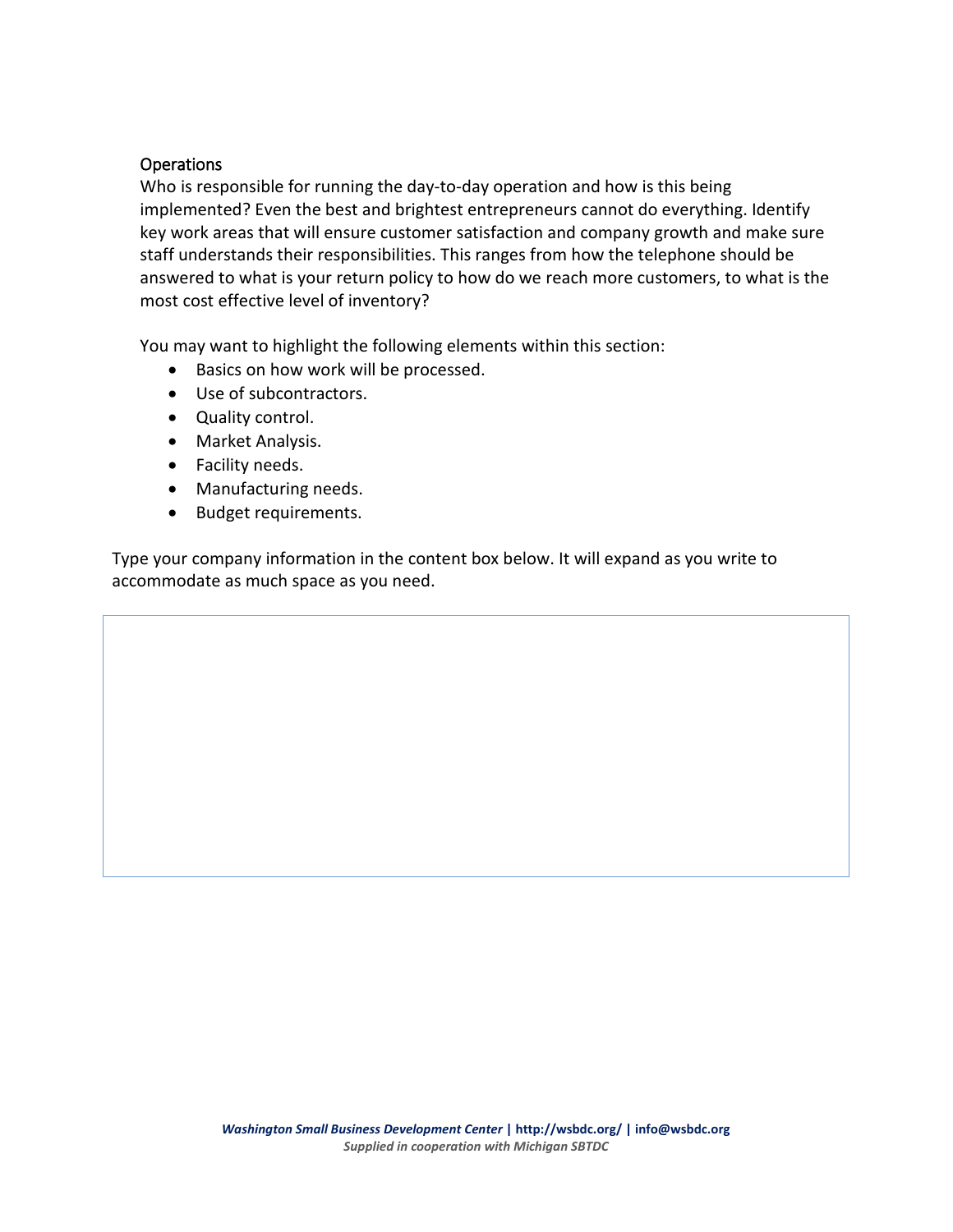#### Research and Development Plan

Plan for your company's future and growth. Whether you will be developing new products or expanding to additional locations, a growth plan is important. What are your goals and plans in this area? What obstacles do you foresee while trying to achieve your objectives? Will you require additional financing to obtain your research and development objectives?

You may want to highlight the following elements within this section:

- Research and Development objectives.
- Milestones and contingency plans.
- Difficulties and risks and how to overcome them.
- Special budget needs.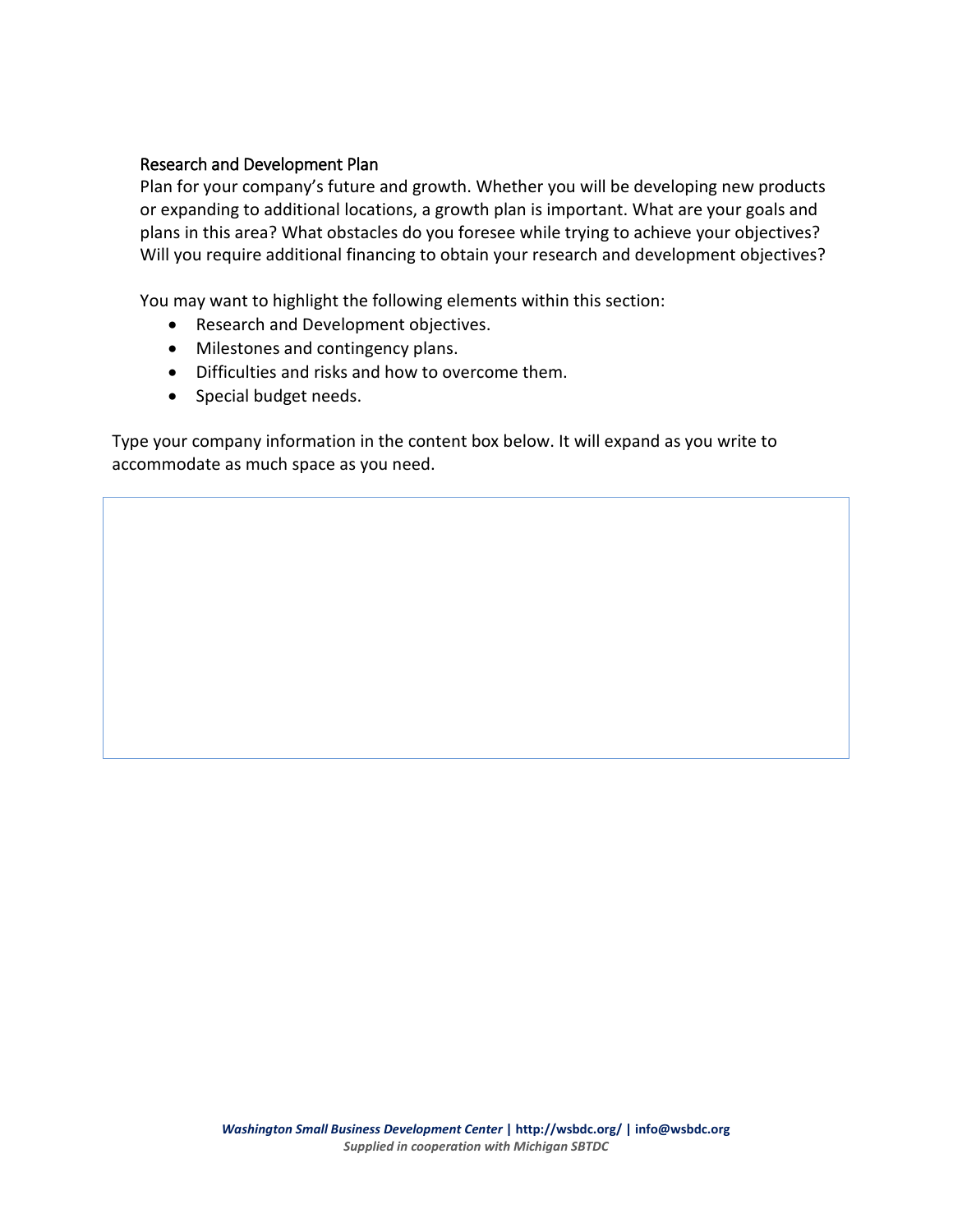# Financials

What are the financial goals and plans for your company? What do you need and how will you obtain it? What is your company's financial history?

You may want to highlight the following elements within this section:

- *Assumption page* A list of your explanation for the numbers in the financial projection. An uninformed reader should be able to understand how the figures being presented were derived.
- *Cash flow projections* -This will compare the money coming in to the money going out on a month-by-month basis. Can you pay your monthly bills?
- *2-5 years profit & loss statements* Why? Because some bankers do not have credit analysts to help with this aspect. Also, the credit analyst may need to prepare ratio analysis. In addition, as the business owner, you need to know if your company is growing financially and according to your targeted goals.
- *Financing needed and equity/debt options* Ask for what you have assumed in the financial projection. For example, if the projection assumes a \$50,000 at 7.5% for 10 years, that is what you ask for.
- *Use of funds* -Tell how the money borrowed/invested will be spent.
- *Alternative scenarios* Some situations are best represented by developing more than one set of financial projections. One may want to present a "best case" and "worst case" scenario.
- *Terms and conditions of any previous financing* One needs to talk about existing debt and equity arrangements.
- *Commercialization/strategy (if applicable)* Some business plans take an idea or invention from conception to the market place. One needs to address those issues as the timeframe for such a project is usually very long.
- *Exit strategy* How is the money going to be extracted from the business? Do you plan to sell the business? Will your children inherit it?